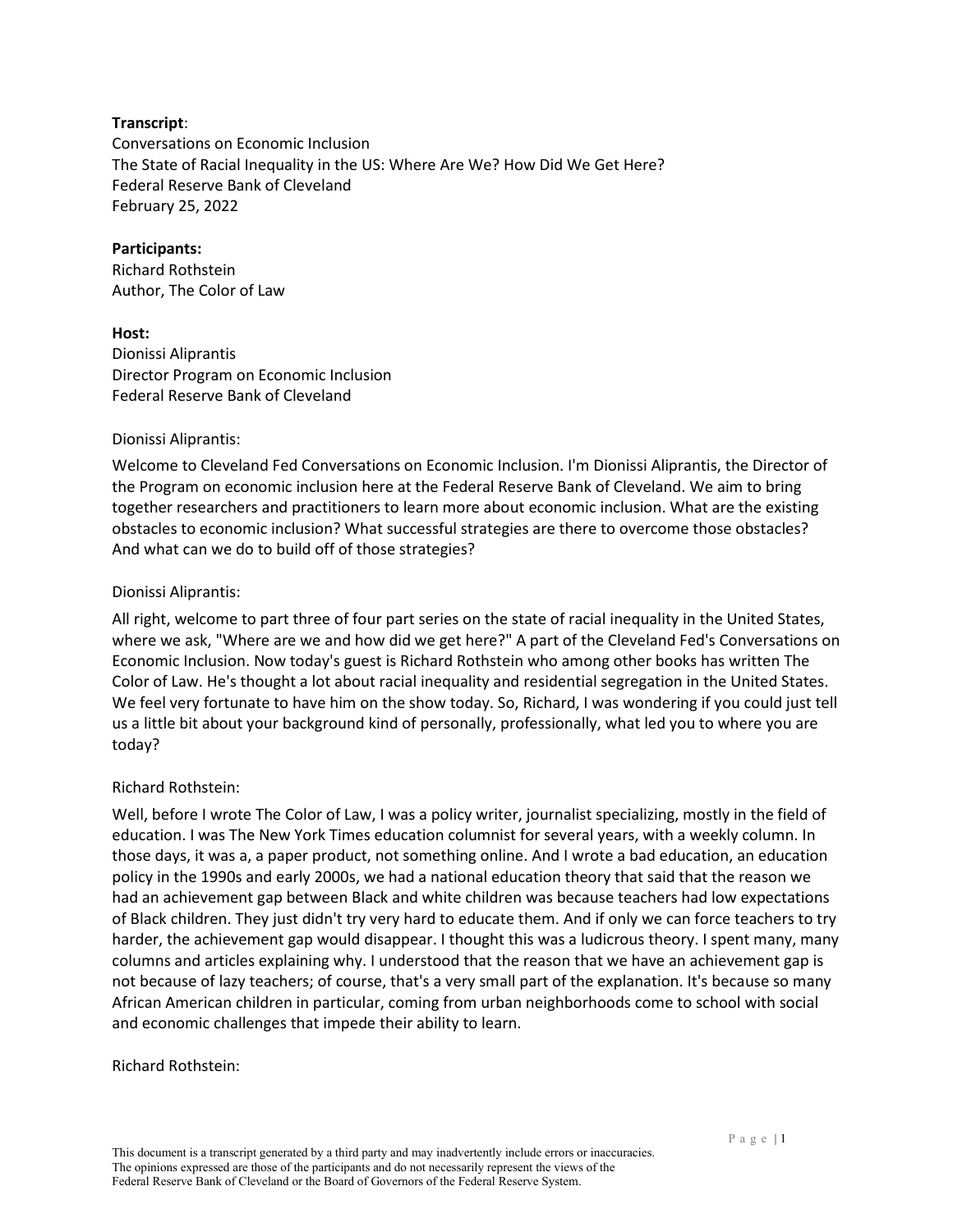And I remember writing one column about asthma, as you probably know in places like Cleveland, Chicago, other urban areas, African American children have asthma at a much higher rate than middle class children. In some measures, it's been four times the rate, it's an enormous difference. And if a child has asthma because they live in a more polluted neighborhood, because they have more trucks driving by their homes, more vermin in the environment, more dust, more peeling paint. If a child has asthma, that child is more likely than a child who doesn't, to be up at night wheezing and then come to school drowsy the next day.

## Richard Rothstein:

And if you have two groups of children who are identical in every respect, same racial composition, same social economic background, same family structure, but one group has a higher rate of asthma, that group is going to have slightly lower achievement, simply because it's a drowsy group. Now that doesn't make a big difference, but then you begin to think of all of the other challenges like this, the children from low income neighborhoods come from a disadvantaged neighborhoods. Asthma, lead poisoning, measurable impact on IQ, and African American children are more likely to have lead poisoning than middle class white children because they live in buildings that are more likely to have pealing paint from many generations prior paint jobs. Many urban neighborhoods still have water being delivered in lead pipes. Well, you begin to add up all of these things; lead poisoning, asthma, homelessness, economic and security, toxic stress from being exposed to violence. You add these all up and pretty soon you've explained the achievement gap. It doesn't leave much left to explain with low teacher expectations, lazy teachers.

## Richard Rothstein:

But this was a widely shared view, the lazy teacher theory, we passed a law in 2001 called the No Child Left Behind Act that required children to be tested every year, proposed to hold schools and teachers accountable for those test scores, with the prediction that the achievement gap would disappear in just seven years because teachers would be so ashamed of the fact that their African American children were scoring lower, they would try harder and the achievement gap would disappear. This was a ludicrous theory, but it was enacted into law. We're now 20 years out, and the achievement gap is still about where it was then.

### Richard Rothstein:

Well, I realized that it's one thing, if a child has asthma, or lead poisoning, or homelessness, or economic insecurity, or toxic stress, it's another thing if you have a school where every child has one or more of these challenges. And we call those schools, "Segregated schools." I realize that the schools are segregated because the neighborhoods in which they're located are segregated. School segregation today is more intense in this country than it has been any time in the last 45 years, because of neighborhood segregation. And that's why I began to think that neighborhood segregation was an educational problem. I still wasn't thinking about housing. I was approaching this is an educational problem. And that's really how I got into this.

### Dionissi Aliprantis:

Your book, *The Color of Law*, it provides this history of public policies leading to this kind of residential segregation, which it sounds like you kind of, I don't want to say, "Happened upon," but your work in education kind of pushed you that direction. I'm wondering if you could describe some of the public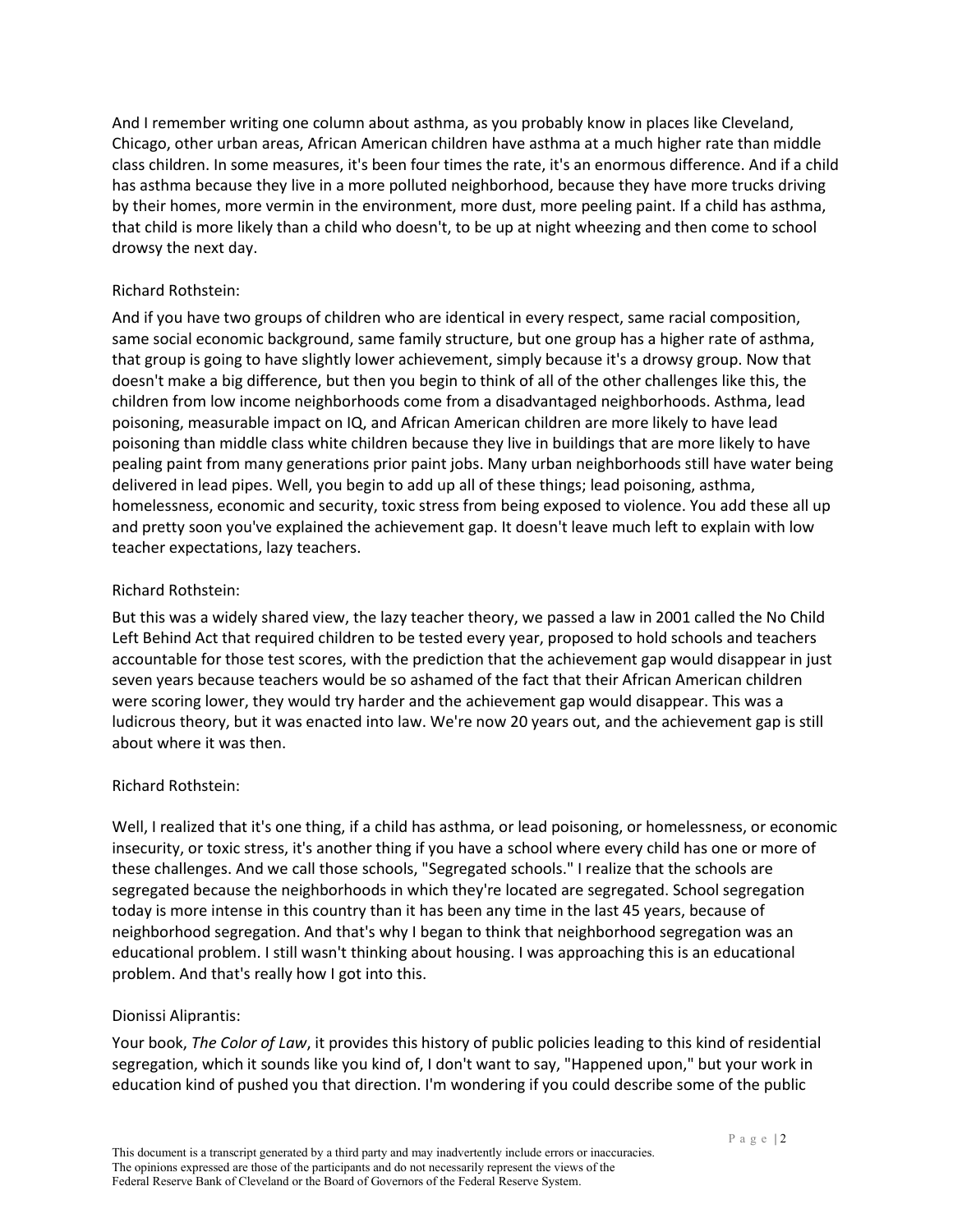policies that you found that are in the book and maybe some of their effects, whether on residential segregation or school segregation?

### Richard Rothstein:

Perhaps the biggest, and the one I regard as the most powerful policy that segregated this country was a program most intense in the period immediately after World War II, where it began before then, of the Federal Housing Administration, and then after World War II, of the Veterans Administration, to move the entire white working class, middle class population out the urban areas into single family homes in all white suburbs. This was a racially explicit program. We were, as you may know, not a suburban country at that time. Both white and Black working class and middle class families were living in urban areas. We were a manufacturing economy. Factories had to be located in a deep water ports or railroad terminals to get their parts, ship their final products. So if you had a factory district that employed both Black and white workers, they had to be able to walk to work, they didn't have automobiles in those days, maybe take short street car rides. But they had to live in broadly the same neighborhoods. Same thing with the middle class workers who were working at the banks that serviced those manufacturing facilities and other service industries.

## Richard Rothstein:

Well, the federal government began a program immediately after World War II intensified it rather, it began it before then, to move the entire working and middle class population, into single family homes in all-white suburbs, the white population, as I say, this was a racially explicit program. It wasn't the action of rogue bureaucrats. The Federal Housing Administration had a manual called *The Underwriting Manual*, which was distributed to appraisers all over the country whose job it was to evaluate the applications of builders, developers who wanted to build one of these all-white suburbs. And the manual said explicitly that you couldn't approve an application for a federal bank guarantee of a developer or builder who is going to sell to African Americans.

# Richard Rothstein:

The manual went so far as to say that you couldn't even recommend for a federal bank guarantee, a loan to a developer who was going to sell to only whites, but was going to locate this project near where African Americans were living, because the manual said, and I'm quoting, "That that would run the risk of infiltration by inharmonious racial groups." In the book, *The Color of Law*, I have a photograph of a six foot high, half mile long concrete wall with a developer of an all-white project in Detroit area proposed to build, but would get a federal bank guarantee from the federal housing administration only if he constructed a six foot high, half mile long concrete wall separating his project from a nearby African American neighborhood. So this was a racially explicit program, nothing unintentional about it. It wasn't the action of rogue bureaucrats, as I say.

### Richard Rothstein:

Well, perhaps the best known of these, though, is Levittown, East of New York City. It was the largest in this immediate post-World War II period; 17,000 homes in one place. No bank would be crazy enough to lend William Levitt the money to build 17,000 homes in a rural area where we weren't a suburban country, the banks thought nobody would want to buy these places. He had no buyers yet. No bank would lend them the money. The only way he could lend the money was by going to the Federal Housing Administration and Veterans Administrations, submitting his plans for the project, making a commitment never to sell a home to an African American. The FHA and VA even required Levitt and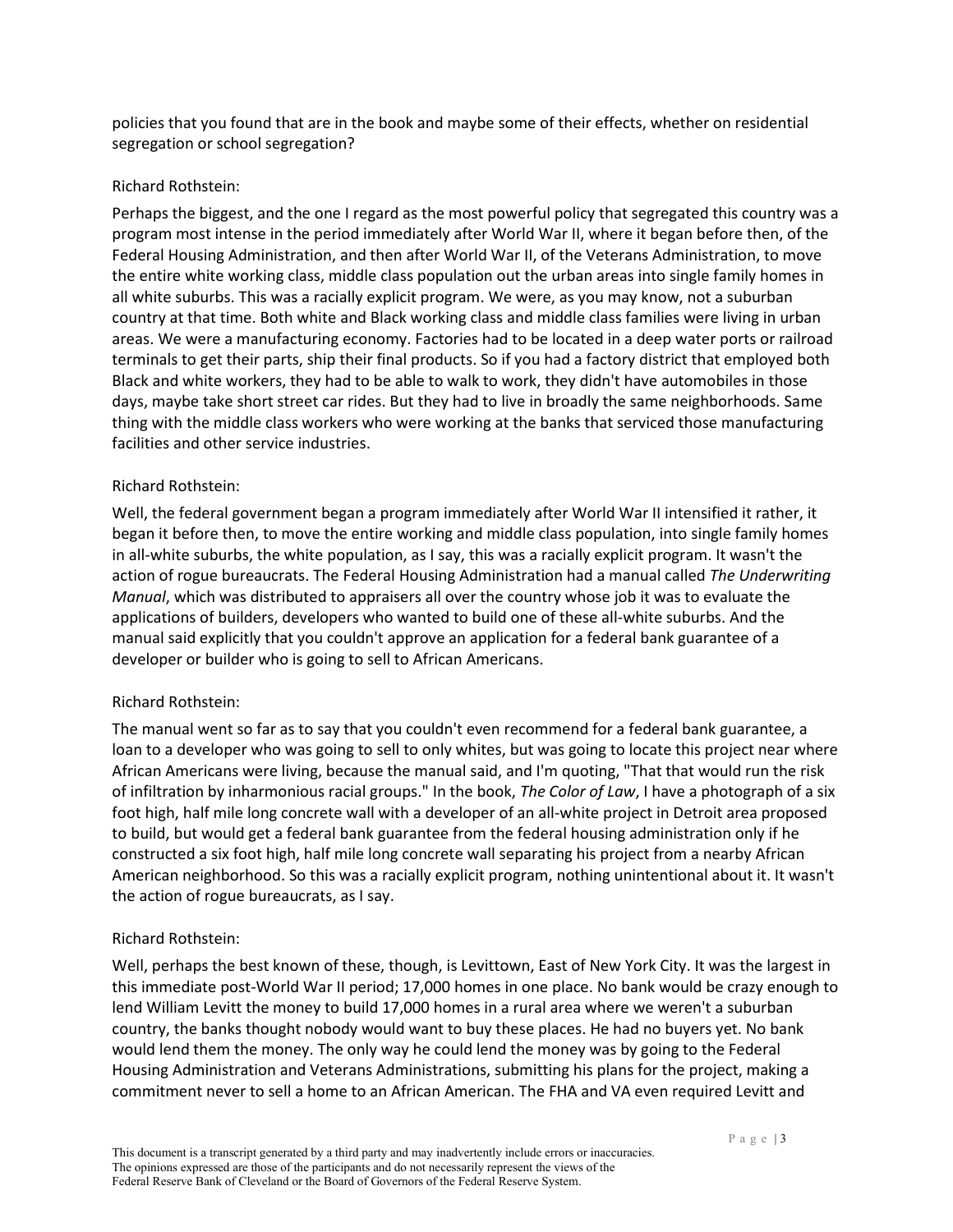builders all over the country, I don't want to imply that Levitt was any way unusual, builders all over the country to place a clause in the deed of every home prohibiting resale to African Americans or rental to African Americans.

### Richard Rothstein:

Well, the reason I say that this is probably the most powerful of the policies was because unbeknownst to the FHA and VA at the time, unbeknownst to the white returning war veterans, working class families who bought those homes at the time, they appreciated in value enormously over the next couple of generations. Homes in Levittown, for example, and this is true of virtually every one of these developments that I've looked at, sold in the late 1940s for about \$8,000 a piece. In today's inflationadjusted money that's about \$100,000. Twice national median income. Any working class family, Black or white can afford to buy a home for twice national median income, African Americans had jobs in the postwar boom, they could easily afford to these homes.

## Richard Rothstein:

Well, as you know, everywhere in the country, they no longer sell for \$100,000.They sell for, 300, 400, \$500,000, and some places, \$1 million or more. The white families who bought these homes, not as a way of gaining wealth, but simply as a place to live, suburban lifestyle that was advertised to them, gained this wealth from the appreciation in the value of their homes. They used the wealth that they gained, the equity that they gained in homes to send their children to college. They used it to finance their own retirements. They used it to take care of temporary emergencies, maybe a medical emergency or short term unemployment. And they used it to bequeath wealth to their children and grandchildren, who then had down payments for their own homes. African Americans were prohibited by explicit federal policy from participating in this wealth generating program.

# Richard Rothstein:

Today in this country, African American family incomes on average are about 60% of white incomes. You'd think that African American wealth health would be about 60% as well, because families can save the same amount of money from the same incomes. But in reality, although African American family incomes are 60% of white incomes, African American household wealth is now about 5% of white household wealth. And that enormous disparity between a 60% income ratio and a 5% wealth ratio is entirely attributable to unconstitutional federal housing policy practice in the mid 20th century, that has never been remedied. That wealth gap locks African Americans into urban neighborhoods, especially now that the prices of these homes has escalated. So, without substantial down payments, it's impossible to buy one. Being locked into those neighborhoods explains, to a significant extent, as I said earlier the achievement gap in schools. It explains health disparities between African Americans and whites. African Americans, as you know, have shorter life expectancies, greater rates of cardiovascular disease.

# Richard Rothstein:

All because, or in large part, because of living in more dangerous, more polluted neighborhoods. It explains a good part of the mass incarceration of young African American men. It's not that no police officer would ever abuse a young man if it weren't for the segregation that we imposed, but when you concentrate the most disadvantaged young men in single neighborhoods where they have no access to good jobs, the transportation to get to them, to schools that aren't overwhelmed by the social and economic challenges of their pupils, when you concentrate those young men in single neighborhoods,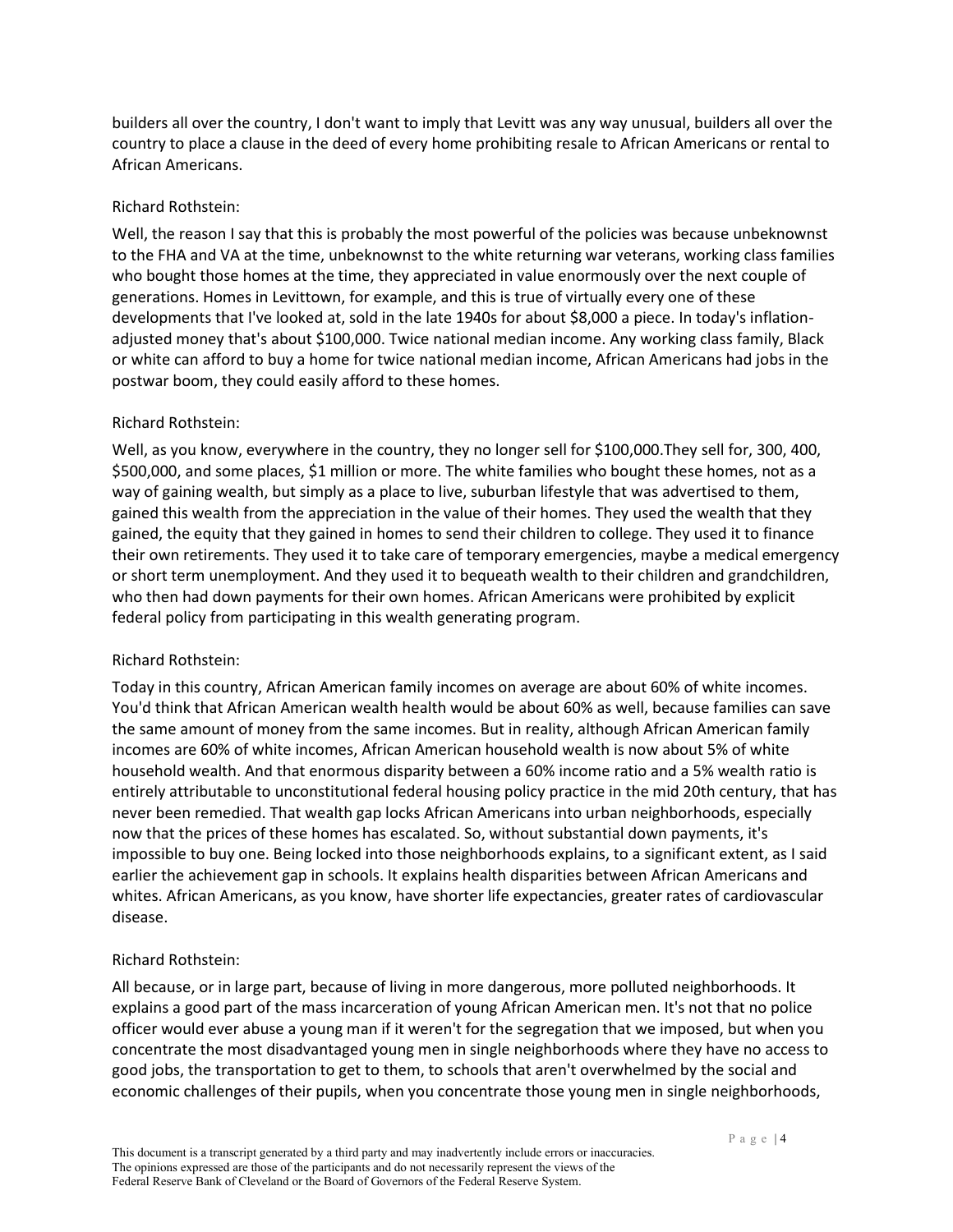it's inevitable that the police are going to engage in confrontations with them, and adopt methods of control that they would never adopt in more middle class neighborhoods.

### Richard Rothstein:

And finally, let me say that the segregation, that this particular policy that I've just described is responsible for, is a good part of the explanation is very, very dangerous and frightening political polarization that we have in this country today. It's not entirely racial, but it largely tracks racial lines. How can we ever expect to develop the common national identity that we need to preserve this democracy if so many Blacks and whites live so far from each other, that we have no ability to understand each other, no ability to empathize with each other? So that's the consequences. Those are the consequences of just this one policy, the FHA, and the VA, and there were so others that the federal government, state and local governments followed as well.

## Dionissi Aliprantis:

So, Richard, I was wondering if you could maybe give an example. So, one question that might arise is just the question of how binding, or how powerful, or how strong was this policy? So could you say a few words, how strong were the obstacles to say Black families, suppose that a Black family wanted to move into one of these neighborhoods? Was it just these policies? Were there additional issues that arose that created obstacles? Could you speak to those?

## Richard Rothstein:

Well, African American families could not move into these neighborhoods with very, very rare exceptions. FHA required these developers initially to place clauses in the deeds, prohibiting African Americans from either buying or renting homes in those neighborhoods. One family in Levittown, in its early years rented to an African American family, and Levitt had them evicted because it was in violation of the deed. And because of these covenants were considered legally binding at the time, these racial deeds, there were hundreds of cases where courts ordered the eviction of African Americans who were able to buy or rent homes in white neighborhoods, that were excluded from them. Real estate agents refused to sell to African Americans in white neighborhoods. This was also a constitutional violation, because these real estate agents were regulated by state governments. Every real estate agent in the country is licensed by state government, real estate agents, members of what's now called The National Association of Realtors were required to subscribe to a code of ethics that prohibited selling homes in white neighborhoods to Black families, so every time a state licensing agency licensed a realtor who subscribed to that code of ethics, and every one of them was, it was a violation of the 14th Amendment on the part of those state licensing boards.

### Richard Rothstein:

As the Black population of urban areas expanded, and the neighborhoods where they were living became more and more overcrowded, there were families who attempted to buy homes just outside the border of these Black neighborhoods, not even suburbs, but inner-ring neighborhoods that bordered Black neighborhoods. Typically when a Black family bought a home in these neighborhoods, and it was easy for them to buy one, because they were willing to pay much more than white families for homes of the same value, because it's simply a question of supply and demand. They had so little supply available to them that they outbid any white purchaser if they were willing to move into one of these neighborhoods.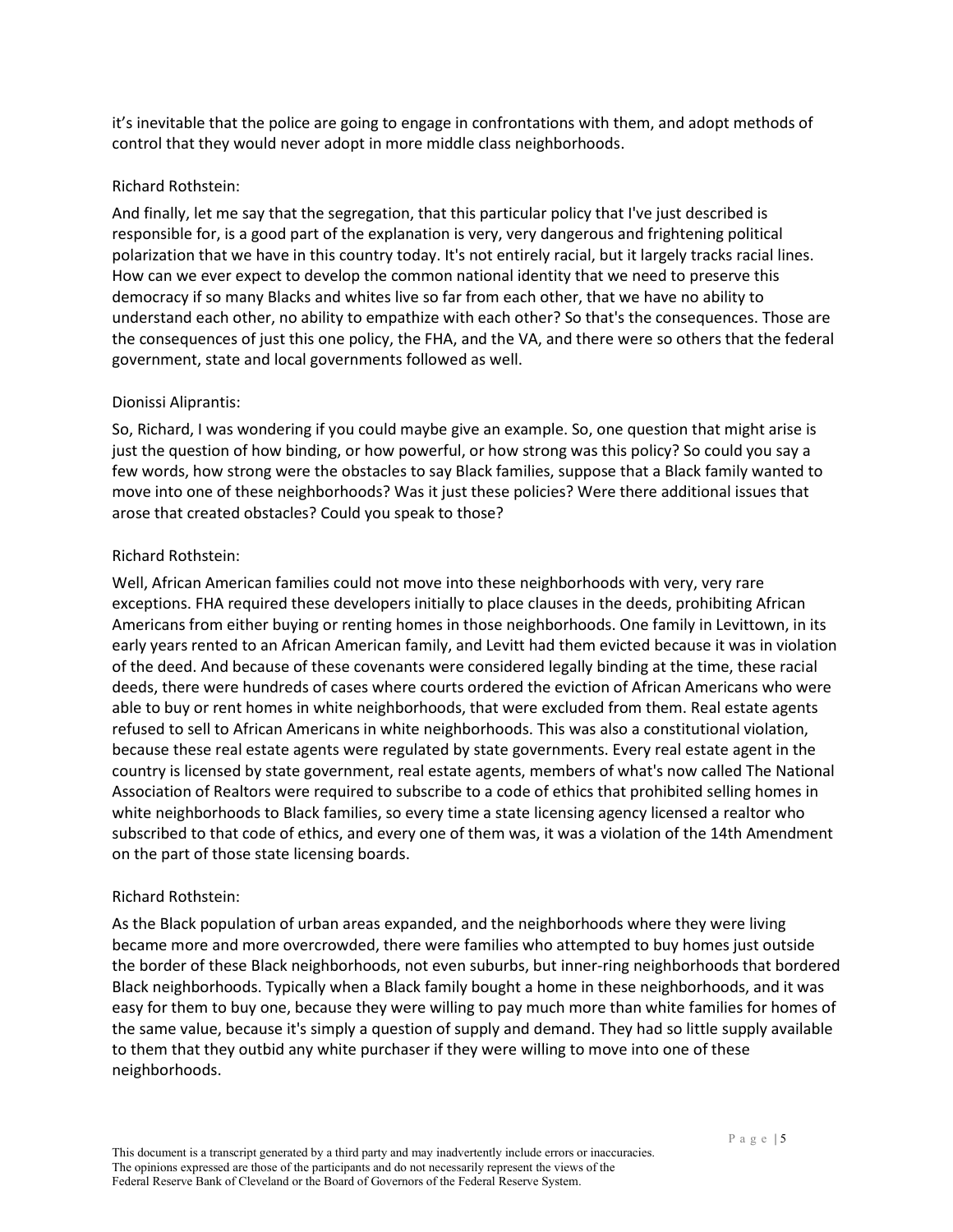#### Richard Rothstein:

And when the Black families move into these neighborhoods, the typical situation was a realtor would come into the neighborhood and try to terrify the other white families that their property values were going to decline because Blacks were moving into their neighborhood. Now, as I just said, the opposite was the case; property values were increasing when Black families moved into these neighborhoods, because they were willing to pay much more than white families, for the same homes. Nonetheless, these realtors, again, licensed by state governments engaged in this practice, we call it blockbusting. They engage in a variety of tactics to frighten white families, some of them even organized house burglaries in order to terrify white families that their neighborhood was deteriorating.

### Richard Rothstein:

Well, as whites fled, more and more African Americans were buying homes. The realtors and speculators were purchasing these homes at far below their true market value from white families who were terrified, and then reselling them at above their market value to Black families. Once they did that, the neighborhood began to deteriorate because again, African Americans has so few housing options available to them these neighborhoods as well became overcrowded, all of this was heavily involved by government.

### Dionissi Aliprantis:

Yeah, I was wondering if you could speak a little bit to the role of kind of a violence of enforcing those neighborhood boundaries, could you speak to that for a moment?

### Richard Rothstein:

You asked me earlier how I got into this topic, and I told you about my interest in education. Well, the real thing that provoked me once I understood that neighborhood segregation was the cause of our educational difficulties was in 2007. The Supreme Court evaluated a program of two school districts, Louisville, Kentucky, and Seattle, Washington that had very, very token school desegregation plans. They permitted parents, the choice of which school in the district their child would attend, but the choice of a parent wouldn't be honored if it was going to intensify the segregation of the school, and if it was not going to do so, the choice would be. So if you had an all white or mostly white school and both a Black and a white child applied for it, the Black child be given some preference because it helped to desegregate the school.

### Richard Rothstein:

Well Supreme Court evaluated this program, denounced it, said you couldn't do such a thing, said it was unconstitutional. The decision was written by Chief Justice John Roberts, who explained that the schools in Louisville and Seattle were segregated because the neighborhoods in which they were located with segregated, and they went on to say that those neighborhoods were segregated *de facto*, without any government involvement. Well, I read this decision in 2007. This is really what got me going on this. I read this decision, and I remembered something that happened at Louisville, Kentucky some years before. There was a white homeowner in one of these single family homes in all white suburb called Shively. He had an African American friend living in the center city of Louisville. The African American friend was a decorated Navy veteran, had a wife and the child that he wanted to move to a single family home, but nobody would sell in one.

#### Richard Rothstein: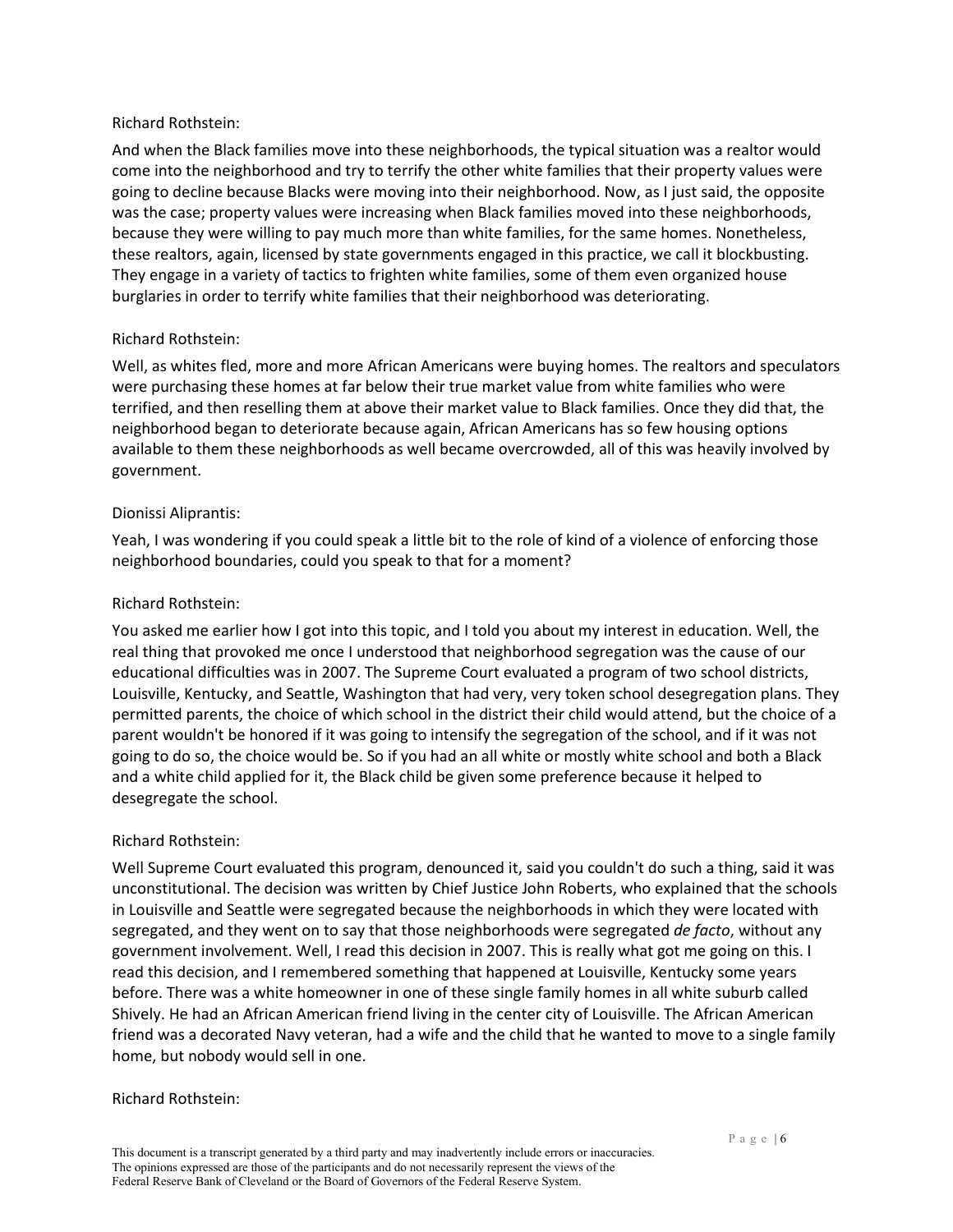So, the white homeowner bought a second home in Shively, and resold it to his African American friend. And when the African American family moved in, this gets to your question, an angry mob surrounded the home, protected by the police. They threw rocks through the windows. Police made no effort to stop it. Dynamite and fire bombed the home. The police made no effort to stop it. But when this riot was all over, the state of Kentucky arrested, tried, convicted, and jailed with a 15 year sentence the white homeowner for sedition, for having sold a home to a Black family in a white neighborhood. This is not *de facto* segregation, this is a blatant 14th Amendment violation.

### Richard Rothstein:

And while I discovered I began to look into it further, and this is the first thing I began to look into is that there were hundreds of cases around the country of police-protected, sometimes even police-organized and -led, mob violence to drive African Americans out of homes that they had legitimately purchased or rented in previously all-white neighborhoods. And every one of these, it was a blatant 14th Amendment violation, where the police were involved in either protecting, leading, or organizing a violent mob. Every one of them was a constitutional violation and it happened all over the country. Not just in Louisville is part of your district, the Cleveland Fed?

#### Dionissi Aliprantis:

Louisville is not. Just on the other side of the border of the 4th District. Yeah.

#### Richard Rothstein

Oh, okay. All right. Well it's close enough, anyhow.

### Dionissi Aliprantis:

Let's try to move forward a little bit here. So I'm curious to know how you see, I guess, kind of residential segregation after the creation of these neighborhoods and, thinking for example about the aftermath of the Civil Rights Movement and thinking about the Fair Housing Act. I guess, given the state of kind of racial inequality, residential segregation, and maybe just racial hostility at the time, what policies or general approaches, if you could go back in time, do you think would've been maybe some kind of combination of feasible and effective and how does that compare to what you think actually happened?

### Richard Rothstein:

Obviously, if the federal government, state and local governments hadn't imposed segregation, it wouldn't have happened. It's not that there wasn't private bigotry and discrimination involved, of course there is. To go back to the example I was giving you before, Levitt was a bigot. Left to his own devices, he and these other developers would not have sold to an African American, but that doesn't make the segregation a private activity, because they weren't left to their own devices. They couldn't build these projects without government guarantees for their bank loans, and if the government, in the case of the example I've been giving you, if the federal government had fulfilled its basic 5th Amendment Constitutional responsibilities, it would've had to tell Levitt, "We'll guarantee your bank loan, provided your sell homes on a non-discriminatory basis." That's what it was required to do under our Constitution. And the fact that they didn't do that created the segregation that we know today.

#### Richard Rothstein:

If we had done that, all of our suburbs would be diverse today. We would not have the segregation that we know. And of course, to use the other example, we've talked about so far, and there were many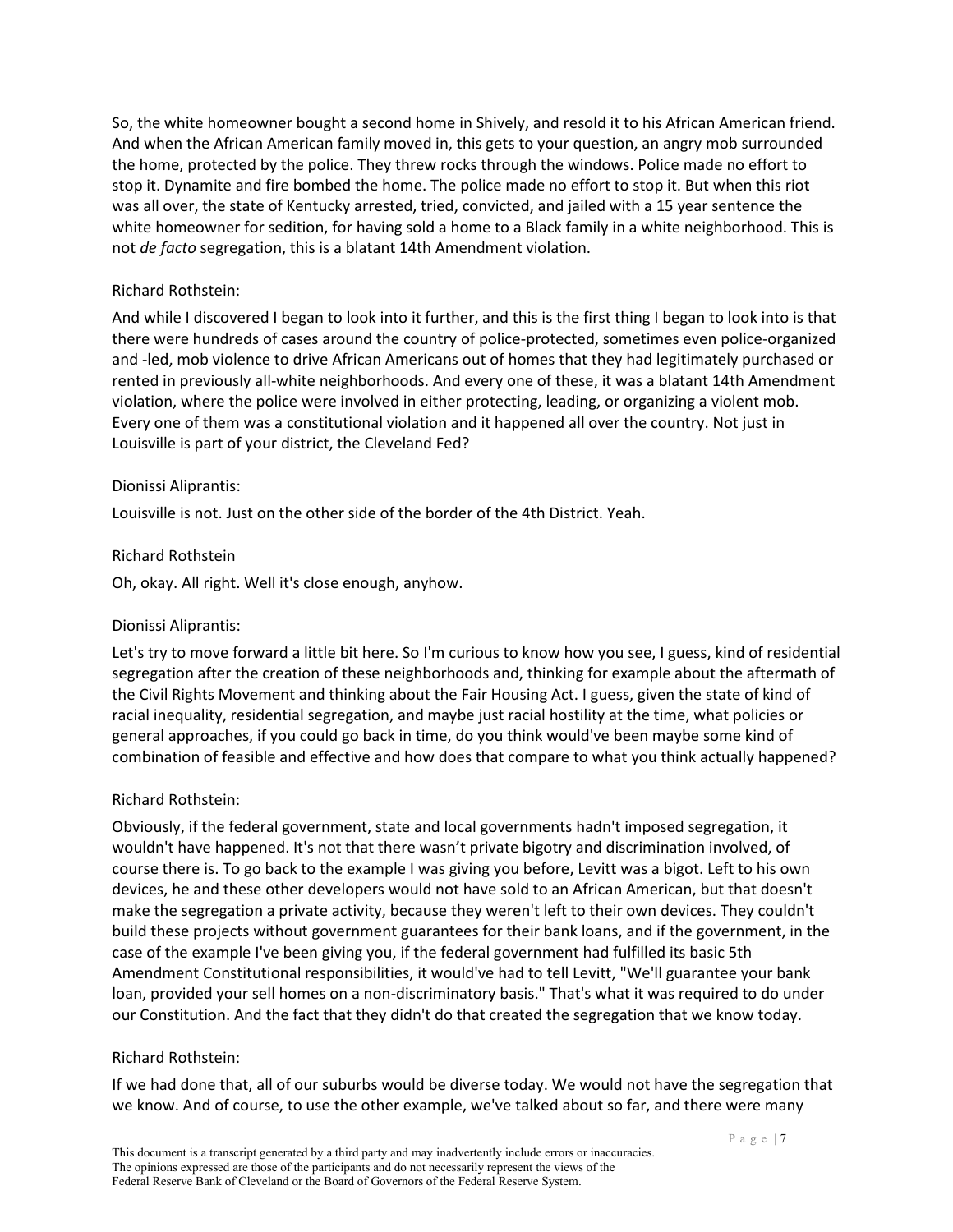others, if the police had not protected mob violence to drive African Americans out of white neighborhoods, if states had not licensed realtors who engaged in blockbusting. Of course the realtors were bigoted. They loved doing this kind of thing, but they were permitted to do this only because of government blessing. So you ask how could it have been different? It could have been different simply if the federal government had fulfilled, and the state local governments, fulfilled their constitutional responsibilities.

### Richard Rothstein:

Now as for the Fair Housing Act, it prohibited ongoing discrimination in the sale and rental of housing. Although, I'll say this; it didn't need the fair housing act to do that. We passed a Civil Rights Act in 1866 that prohibited discrimination in the sale and rental of housing, and the Supreme Court annihilated that Civil Rights Act, removed the protection of property rights from African Americans. But it's an empty promise now, because I'll take Levittown, and I'll use another example if you get tired of this one, but it's a good one because it's representative of them all. Levittown is now open to African Americans as a result of the Fair Housing Act, but homes in Levittown now sell not for twice national median income, but for four, five, six times the national immediate income, at 300, 400, \$500,000. Very few working class families, middle class families of either race, unless they have down payment assistance from their parents can afford to buy a home like that. So as a result of the Fair Housing Act, Levittown is now about 1% African American. In a broader neighborhood, that's about 15% African American.

## Richard Rothstein:

So that difference between the 1% African American that the Fair Housing Act permitted to take place, and the 15% that you would expect if we had not imposed these policies, is the unremedied consequence of the unconstitutional policies that we follow at that time. And in my view, the only solution to that is a aggressive affirmative action program for housing.

# Dionissi Aliprantis:

On that note, I actually want to turn a little bit back to education and I was going to bring this up a little bit later, but since you're bringing up now, I have to tell you a little bit about some of my own research, that some results that really, I guess, kind of shocked or surprised me, and I'm curious to hear your thoughts and response. So, I was very convinced, I've been doing some research on the racial wealth gap, and especially the connection between the racial wealth gap and access to opportunity neighborhoods, so essentially the issue that you were just describing. And I was very convinced that the reason why, so there's kind of this well-known fact that Black and white households with the same incomes live in very different neighborhoods in terms of their socioeconomic status. So things like unemployment rates, poverty rates, educational entertainment. And when I started this research, I was very convinced that that was because of the racial wealth gap. That it was also that even at the same levels of income, there's very different levels of wealth across Black and white households.

# Dionissi Aliprantis:

But the thing that we found, and I'm telling you, I was very convinced that we were just going to show that this is one more reason the racial wealth gap matters, what we found was that even households with the same income and wealth, Black households were still in these much lower SES neighborhoods. Now, there's a host of potential explanations for this, one is just continued discrimination in the housing market. But the one that really strikes me is the idea that this is about avoiding racial hostility and that, even just some of the stories that you just told, right? The kind of welcome that Black families received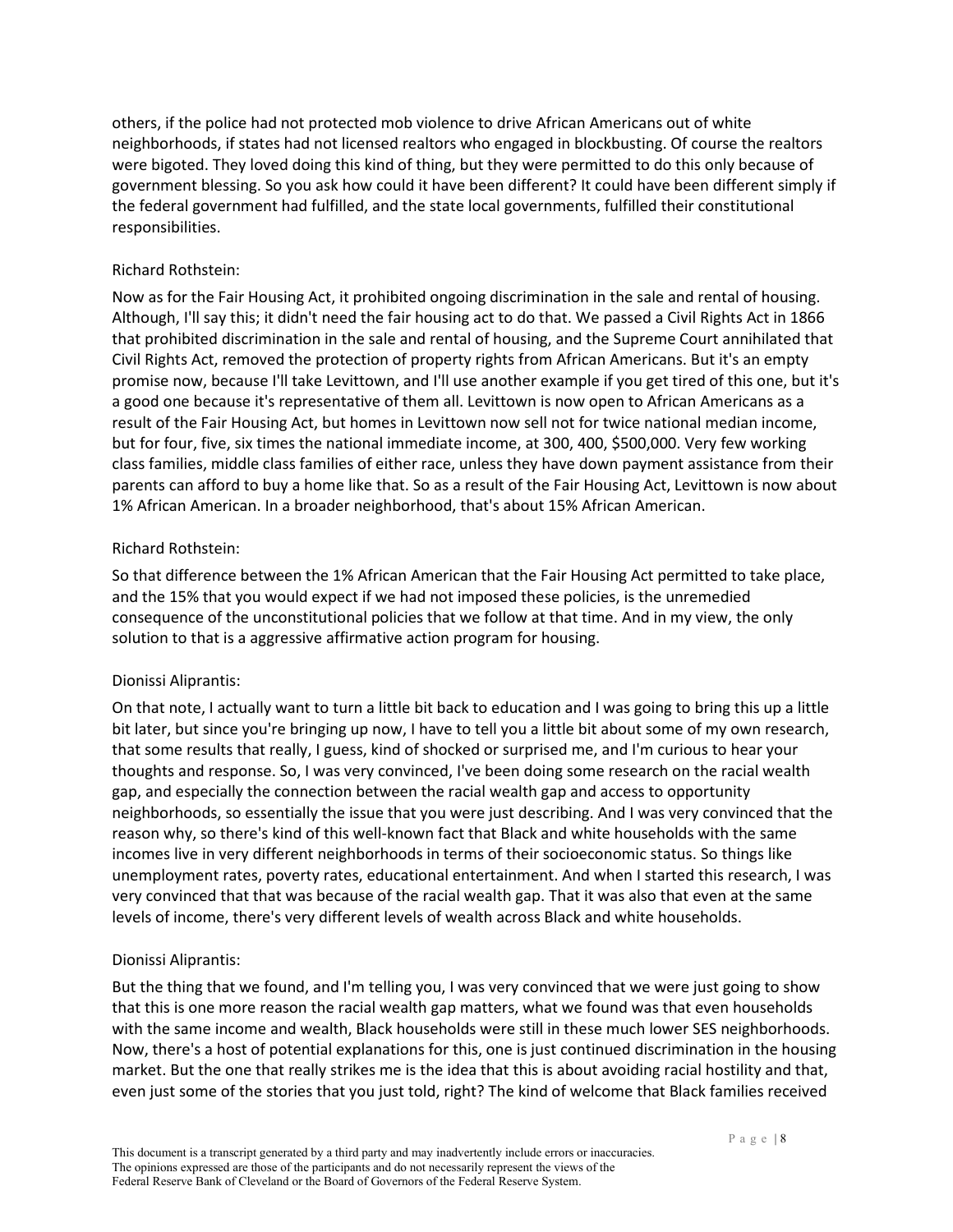in a lot of those neighborhoods. And it makes me wonder, if Black households are potentially trading off economic opportunity for, I don't know if you want to call it physical safety, or just the ability to avoid that kind of hostility. And if that is the case, or if that is an important factor in where Black households are choosing where to live, how do you think about that going forward in thinking about integrating neighborhoods?

## Richard Rothstein:

Well, that's certainly part of it. Obviously the mob violence in Louisville sent a message, not just to the family that was being attacked, but to the entire African American population not to try to move to a white neighborhood. So that's a big part of it, but I will say this; despite that, there are many, many African American families who still choose to move to non-segregated neighborhoods to avoid the kind of environment that you described before. At the low end of the income scale, we have experimental programs involving the Section 8 voucher program, and we've had studies as you know, economic/econometric studies of this, of families who choose to move to higher opportunity neighborhoods. And when we have these mobility programs, the waiting lists for them are long.

## Richard Rothstein:

At the more middle class end of the income scale, a majority of African Americans today live in suburbs. They don't live in their urban areas. A lot of people are moving to places that weren't initially Black neighborhoods. Now, in some cases, those suburbs are unstable, and when Black families move to them, there is still white flight that turns them into predominantly Black neighborhoods. But the families that moved in there initially, the Black families, were choosing to live in neighborhoods that weren't segregated Black neighborhoods. I believe I'm right about this, and you can check this, you're the quantitative guy, I'm not, but I believe that as of 2000, a majority of African American families, households, lived in suburbs in this country surrounding urban areas. So, the notion that we have inner city Blacks and suburban whites is no longer the case. And every one of those suburbs, as I said, started out as places that were white, that African American families chose to move to.

# Dionissi Aliprantis:

I guess there's, maybe two follows to that. And maybe we shouldn't push too much on it, but it seems like the question is, if it starts out white, then how do you create a neighborhood that fosters integration, or allows that to happen? And while there are households choosing to move to those majority white neighborhoods, or minority in those neighborhoods, what about the ones that don't, and that don't feel comfortable there, or that are feeling the hostility? How do we address that? Because if that is a major influence in where people move, that seems like a strong force kind of maintaining segregation. And just more generally thinking about some of the forces maintaining segregation, how do you address those?

### Richard Rothstein:

Well, any program to redress segregation has to have, I'd say four different foci. One is, clearly improving the resources in existing, low-income, urban, predominantly African American neighborhoods. We do have a debate in the policy community, as you know, that's shorthand is it's "place based versus mobility" approaches. Place based means investing in existing low-income Black neighborhoods to improve their quality, to improve the quality of housing, bring transportation to them, bring a market selling fresh food, improve the quality of schools. All of those things. The problem with that is that the notion that you can improve the quality of a segregated Black neighborhood and keep it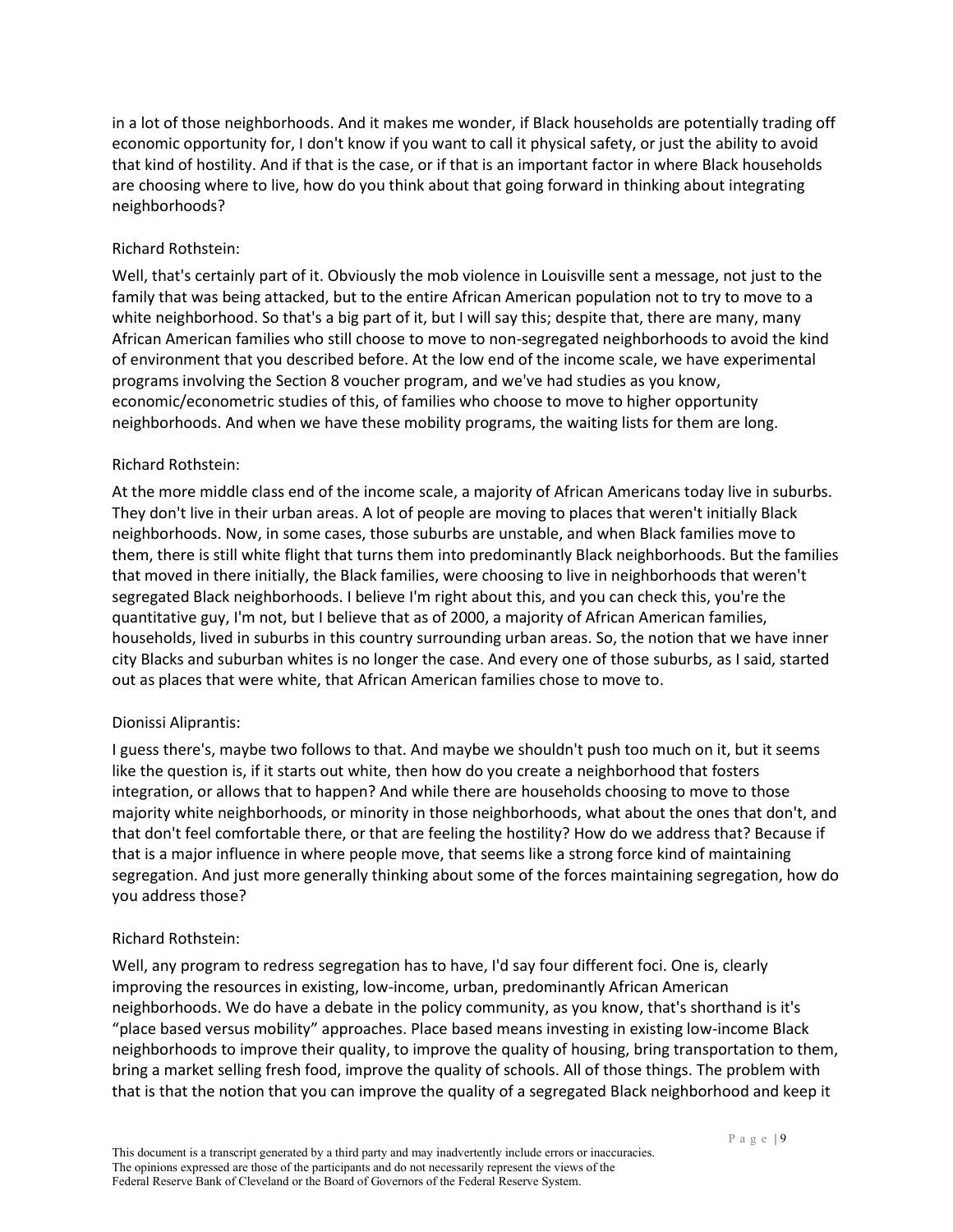Black is a fantasy. Because once you've created a higher quality resources in that neighborhood, the middle class families, including whites, are going to want to move in. Sometimes it's called gentrification, but it can't be stopped. Separate but equal doesn't work any better in neighborhoods than it didn't school, or restaurants or buses. The only way to keep a neighborhood homogeneously Black is to deny it resources.

## Richard Rothstein:

So, the second focus has to be stabilizing the transition of that neighborhood so that there isn't massive displacement of existing, lower-income families. And we know what the policies to do that are, we're not following them anywhere, but we know what the policies to do that are; it should be rent controlled, should be limits on condominium conversions, should be inclusionary zoning programs, and it should be freezes on property taxes for existing homeowners, so that they're not forced to leave their homes that they may have fully paid off, because as the neighborhood improves in value, they can no longer afford their property taxes. So, that's a menu of four different, important policies that we should be following as we improve the quality of those neighborhoods. Those are two things.

## Richard Rothstein:

The third thing is obviously to open up all-white neighborhoods to diverse populations, and that has a lot to do with zoning, and subsidizing not only low-income families, but middle-income families, as I was talking about before, when I talked about Levittown. Subsidizing middle income African Americans to move to neighborhoods that now are unaffordable.

## Richard Rothstein:

And then, the fourth thing is to stabilize those neighborhoods, so that when they become diverse, they don't flip because of white flight, to predominantly Black neighborhoods. And again, we know what to do to try to do that. There are case studies we know of them, you probably are aware of them. You know, Oak Park, Illinois was able to stabilize it's desegregation, and actually, some places in the Cleveland area did so as well, Cleveland Heights stabilized its desegregation 30 or 40 years ago. In Oak Park, what they did was they adopted a program. One of my favorite programs is they adopted an insurance program to ensure homeowners against the loss of property values so that they would not feel that they had to move if Black families were moving into their community. The program only lasted a few years. It was terminated because they never had to pay out any premiums. After a while, people saw it wasn't necessary.

# Richard Rothstein:

In the Cleveland area, the state of Ohio adopted a program, you may be familiar with it, in which it subsidized white families to move the Black neighborhoods, and Black families to move to white neighborhoods. It was a racially conscious program. And that was successful up until about the mid 1990s, and it was abandoned. Actually, maybe one of your participants in this meeting can tell me why. I've not been able to find out why it was abandoned.

### Dionissi Aliprantis:

It's funny you say that, because I've actually been asking around town that exact same question, and I was hoping you could answer that for me. Coming back to education, if that's all right? I'm curious to know, you talked a little bit earlier about kind of the concentration of poverty, and the concentration in terms of neighborhoods that result from this kind of residential segregation based on race and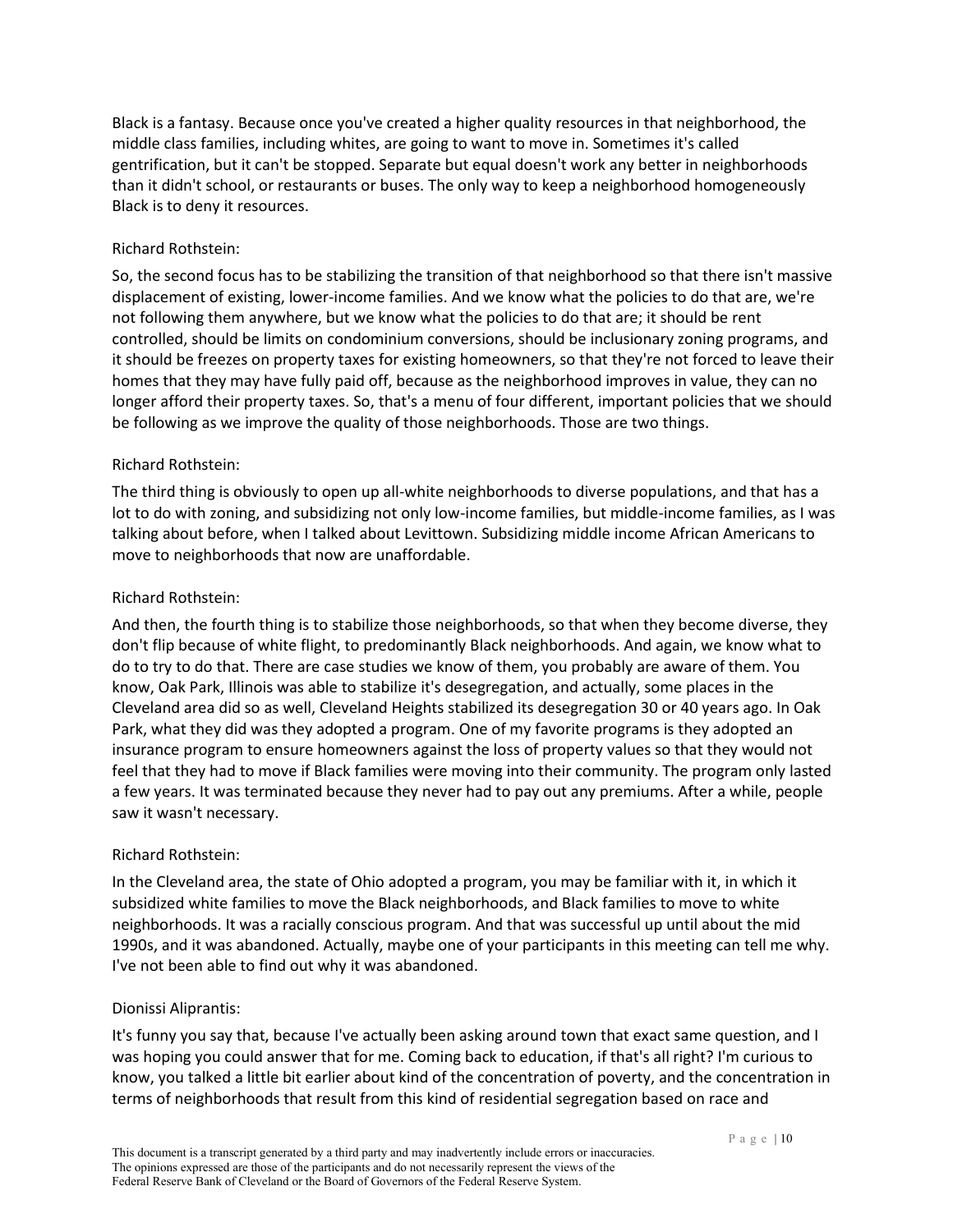disinvestment, lack of access to opportunities. I was wondering if you could speak a little bit more about what that means for schools? You touched on it earlier, but I was wondering if you could, could say, what kind of challenges does that present for administrators, say a principal, or a teacher in a school? Whether that's for their entire school, or for a classroom, or even for just individual students, and some of the challenges they face as a result?

## Richard Rothstein:

As I indicated before, if you have a school where, I'm just using the examples I gave before symbolically, but you have a couple of children coming to school who are drowsy because they have asthma, or some kids who are acting out because they're stressed from being exposed to violence, a school can handle that. When you've got a school where every has one or more of these challenges, not every, almost every child has one or more of these challenges, the school devotes an inordinate amount of resources to dealing with them, rather than to instruction. And it's not that they don't devote... They try very hard. I've been to many urban schools that are fantastic schools, but the children are coming to school in different circumstances than the children coming to middle class schools.

## Richard Rothstein:

Middle class schools can get high achievement just by passing kids through. If their parents are highly educated, their children are going to do well, no matter what the school does. If you have a school where parents are more poorly educated, have lower attainment, and we saw all this in COVID. We expected parents to become teachers during COVID, and of course, they were able to – to the extent that they had high educational backgrounds themselves. So, if you had children with college educated parents, they typically have done, and I think we'll see when we track the evidence in the future, I think you'll see that the achievement gap widened during COVID, simply because the achievement of students during that period in the last two years was even more highly correlated with parental education levels than it had been previously.

### Dionissi Aliprantis:

When we think about that kind of scenario, so there's a school serving a neighborhood with concentrated poverty, I'm just curious to know what you see as some potential paths forward to improving outcomes in those schools? So, I see a range of possibilities; so there's one set of policy prescriptions is to give kids choice among the schools in their districts. So trying to break some of the link between schools and neighborhoods. Another option I see is kind of trying to improve the technology of how education is delivered in the schools. And some of that has to do with things like wraparound services. Cleveland is Say Yes to Education city; a lot of supports for kids are being implemented. And then, another would just be kind of housing mobility programs and actually moving kids around.

### Dionissi Aliprantis:

But focusing on that second option there, so thinking about trying to improve the technology of what's going on in terms of the delivery of education, I mean, technology very broadly, I don't mean just smartboards, I mean the process by which we're educating kids, I'm wondering if you could talk a little bit about out some combination of how you see that interacting with efforts for school accountability, and how do you see that interacting with some of these positive approaches, or whatever you think are some of the more promising approaches?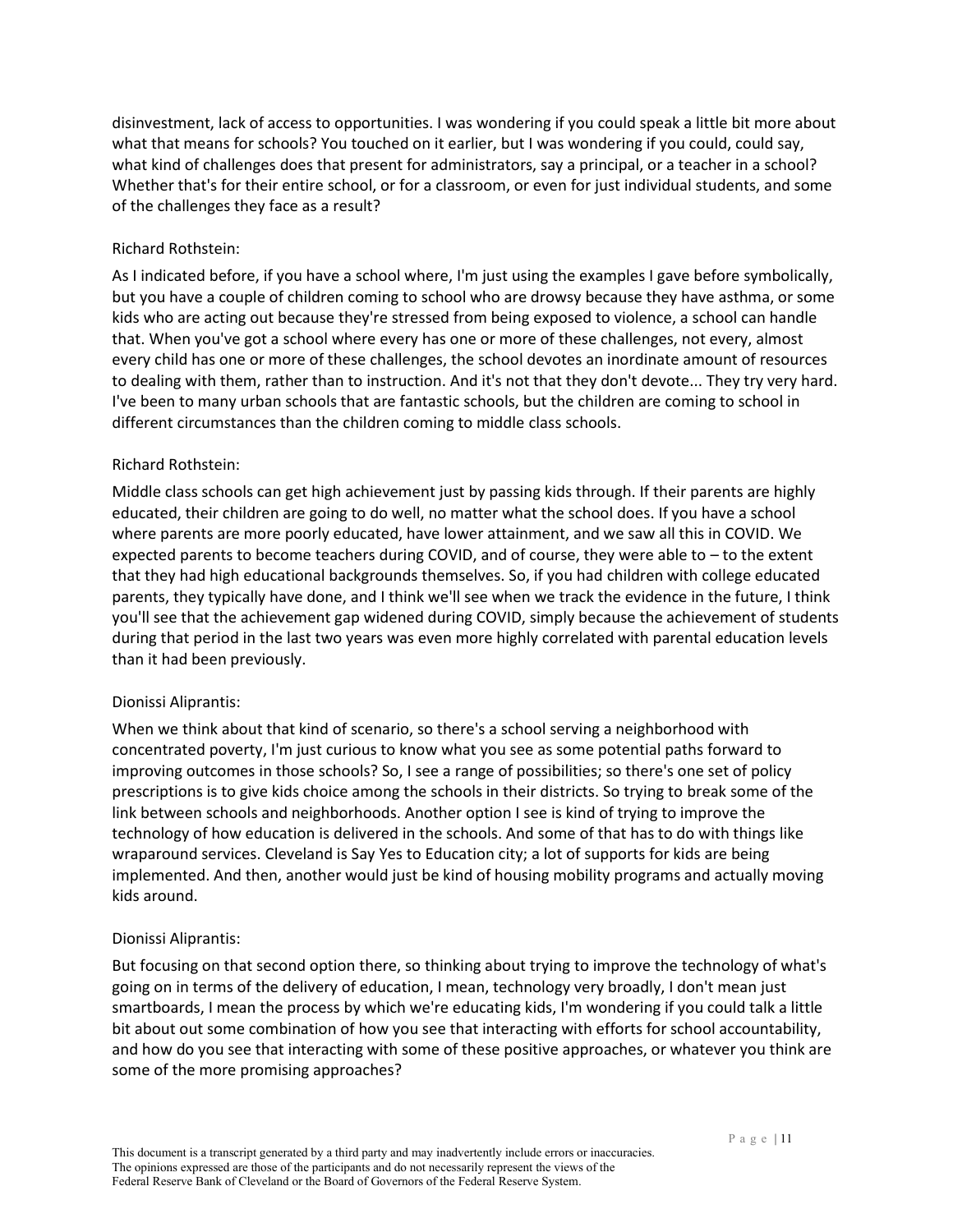### Richard Rothstein:

Up until 2007 when I was only following this, I had ideas that I think are not terribly unique or unusual. High quality early childhood programs, probably the single most important thing. I'm not talking about pre-K, but I'm sure you're familiar with the nurse-family partnership, with efforts to supplement what parents who don't have a lot of education themselves do in the years before preschool. That to me, is the single most important. Second is putting health clinics in schools. I wrote a book in 2004, well, it published in 2004 called *Class and Schools*, in which I described all of these many social and economic challenges that children from lower income neighborhoods face. And some critic made fun of it, he called it, "The dental theory of education." Because one of the points I made in the book was that lower income African American children, one third of them came to school with untreated dental cavities, which at the minimum caused some discomfort.

## Richard Rothstein:

And again, all of these things, as I was describing before, they make a small difference, along with asthma and lead poisoning, and the other things I was talking about. Dental care, which is, even with clinics in low-income neighborhoods don't really give children the kind of dental care that middle-class children have. So putting full service, primary care clinics, and schools is something that I think is very, very important.

## Richard Rothstein:

So I mentioned asthma earlier. You can't do anything in school about the trucks driving through people's neighborhoods, but what you can do is make sure the children who do have asthma, have inhalers. Again, most inhalators, I guess the name is. Middle class children with asthma, there are fewer of them, but then when they have it, they have treatments for the symptoms. Poorer children are less likely to have treatment for those symptoms. So a full service health clinic in schools is something I think is important.

### Richard Rothstein:

And so, I've talked about early childhood and health clinics, and then finally is after school and summer programs that are not based on homework help, or more drill in math and reading. But give poorer children access to the kinds of enrichment activities that middle class children have. I'm sure you're familiar, and again, I haven't looked at this in 15 years now, but when I was 15 years ago, I was very familiar with the summer setback literature, which showed that-

### Dionissi Aliprantis:

Now called Summer Melt.

# Richard Rothstein:

Okay. Well, I hadn't heard of that term before, but yeah, which showed that children from lower class families lost much more learning in the summer than middle class children did. Not because they were being drilled more, not because they weren't taking the remedial courses, but because the middle class children were getting music lessons, and dance lessons, and organized sports, and all the things that the middle class children get in the summers that lower class children don't. So those are the kinds of wraparound surfaces that I think that schools have to become, I guess, the term, is it full service schools? Again, it's been 15 years since I did this, but-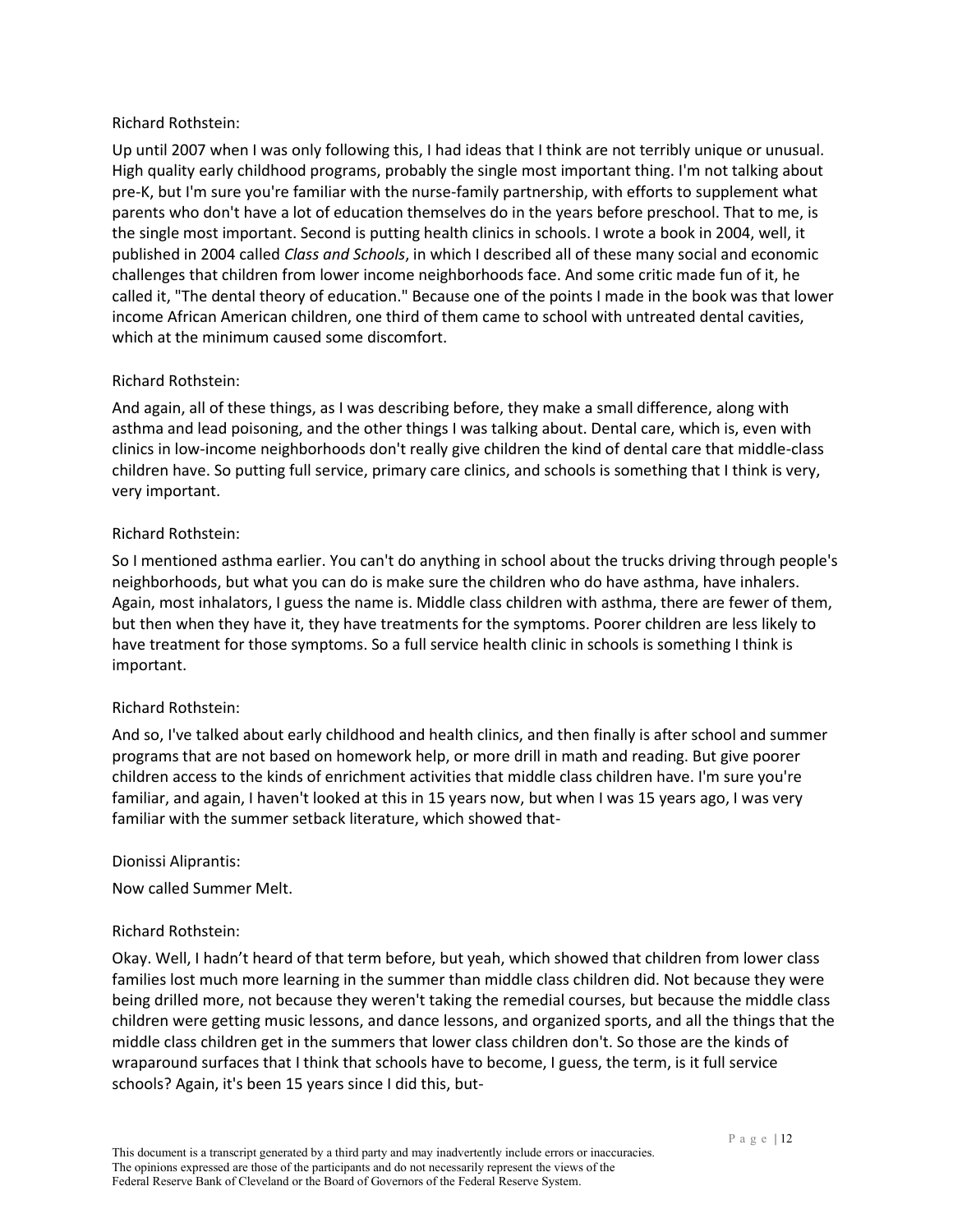#### Dionissi Aliprantis:

Yeah. Well, so I would tend to really agree, especially with this issue about kind of after school, summer programs, enrichment. I think we've seen a lot, just as an example, tutoring and mentoring programs can be wildly effective, right? And I think this is a time when you can do that; after school, during the summer, you can get kids access and exposed to things that get them excited about learning in ways that I think can really support our public schools and the kids there.

### Dionissi Aliprantis:

I guess the other question I would have is just thinking about this issue of school accountability, it feels to me like, thinking about No Child Left Behind, and thinking about the use of test scores, and we can talk about the use of test scores, and I could be mistaken here, but I think the field has moved to in the direction you suggested in your book, or actually I think in several of your books, to think of a more holistic way to evaluate schools and teachers where, it's not that we ignore test scores, but it's part of the broader suite of outcomes or results that we're looking at. I'm just curious, how do you think about, I guess kind of, most of what we've been thinking about are kind of carrots, are there any sticks that you would think of as well? Because I personally see it kind of both sides. So I see, there need to be more supports for the schools, for the kids going there. A lot of the issues that you just raised are particular to those schools that they need those supports, but then, you think of kids in those schools at times coming away with educations that I don't find acceptable, and I don't think we as a society should find acceptable.

### Dionissi Aliprantis:

So the question is, what do you do in those cases when a school is not performing anywhere near where it should be, and there is actually something that the people in the school could be doing to improve education there?

# Richard Rothstein:

But the last book I wrote about education policy was something called *Grading Education: Getting Accountability Right.* And first, a coauthor and I commissioned a survey national survey of parents, of teachers, of school superintendents and the school board members, all of the separate groups, nationally representative survey, to see what they thought schools should be held accountable for. And at the top of the list was always things that can't be quantitatively measured. They wanted schools at the time to turn out good citizens, children who knew how to work together collaboratively ,children who had a good ethical sense. I don't remember all of it. The book was called *Grading Education*; I don't remember them all.

### Richard Rothstein:

Well, the only way you can evaluate those is with an inspectorate system. It's not a quantitative evaluation. And certainly, with an inspectorate system that prioritized the things that we really do want schools to do, you would find some schools that weren't doing it, and you would intervene in those schools. And I think you're right, that the field has moved a little bit in the direction of what I believed in when I was doing this, and what I wrote about, but still the only thing we measure is the quantitative stuff; the test scores. We don't measure school climate. We don't have an accountability system that's based on whether children engage in cooperative learning.

### Richard Rothstein: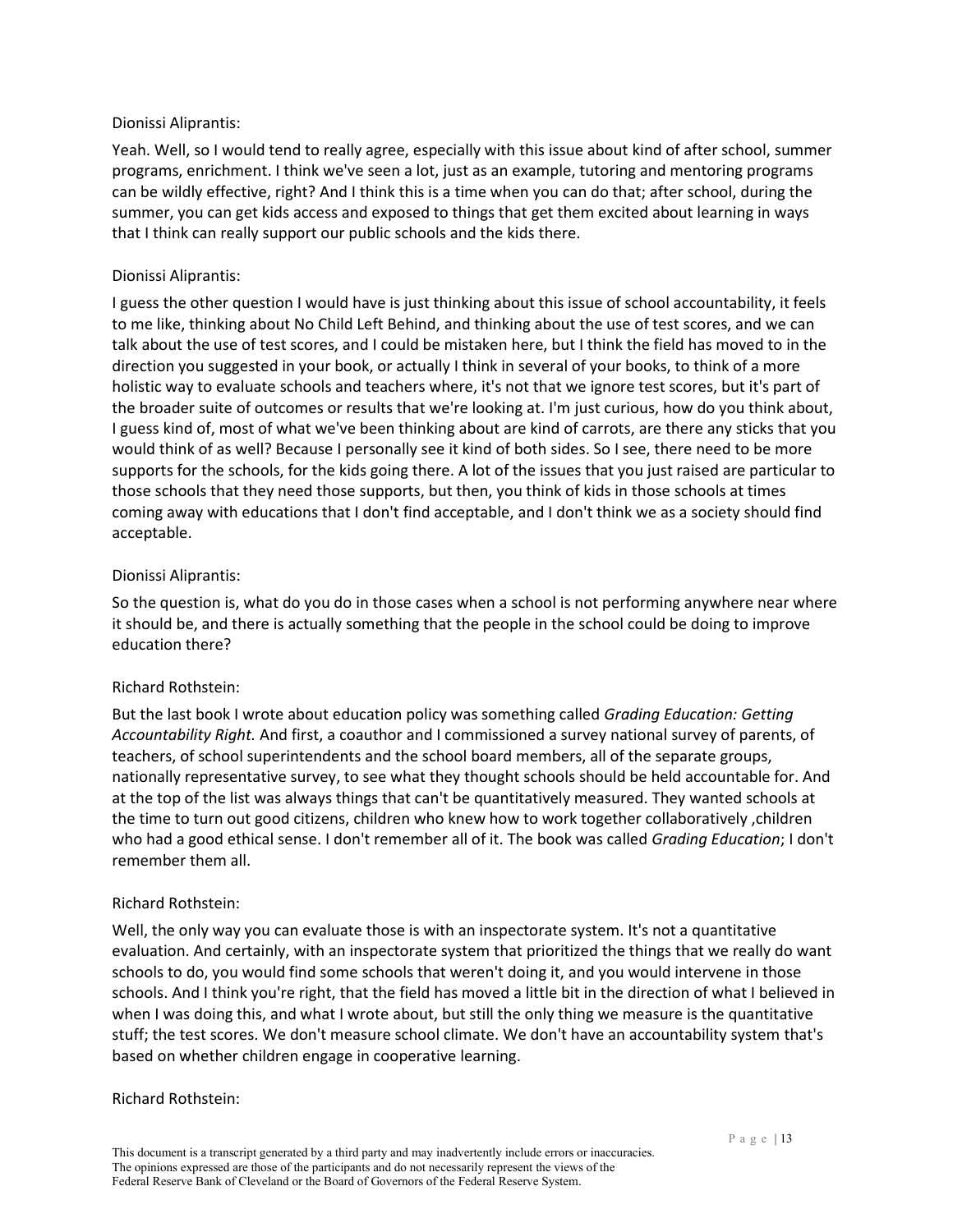One of the chapters of this book, you'll be fascinated by it if you haven't read it, I think, it talked about early NAPE. Early NAPE did not use test scores as a way of evaluating schools. It sent inspectors into schools, observers to see how children worked together. It evaluated the quality of instruction, and that's the basis in which NAPE reported out on the condition of American schools. And then, we switched to a standardized test score metric for evaluating schools, and I think we're farther away from accountability now than we were then. But early NAPE is fascinating. And I urge you, if you haven't looked at that, to look at that chapter of the book.

### Dionissi Aliprantis:

Well, it seems like what you're suggesting is instead of focusing on the outcome, I'm thinking about this; there's similar results, I guess, for students, right? So for students, if you pay them, I guess, for their GPA or something, it doesn't seem like it has any effect. If you pay them to read more books, they go and they read more books. Now I have kind of strong feelings about intrinsic motivation, and again, as you said earlier, what kinds of people are we trying to produce with our schools? What is education? But I think there is something analogous here in the sense of, what are the kinds of activities that we think will produce the kinds of outcomes we want, rather than just saying, we want just a test score?

### Richard Rothstein:

The outcomes we want are good citizens. That's the most important outcome that we want. Good ethical sense. That's the outcome we want. And you can do that. You can send inspectors into schools and interview students. You can watch them work together. If we wanted to invest in a serious accountability system, that's what we would do. And there are countries that have more of a focus on inspectors, rather than test scores than we do, but it's more expensive.

### Dionissi Aliprantis:

Yeah. Okay. So I guess before coming back a little bit to the residential segregation side and to things that you're working on more recently, I did want to ask you one other question, which was, and I guess this maybe goes both to education and to residential segregation, but obviously, I think COVID has been kind of a total disaster for education and a lot of disparities. I guess the question is, do you see any positives coming out of it, especially with respect to potentially changing our mindset around certain practices, or our thinking, or some of our habits? And if there is anything positive that COVID might have shaken loose, what are those things?

### Richard Rothstein:

Well, I don't think this is the answer you want, but I think the most positive thing that came from COVID is it demolished this notion that somehow we can substitute technology for teaching, and that somehow we can get away from in-person instruction in classrooms with teachers. That didn't work. In fact, it had enormously negative consequences, and I can tell you that from my own grandchildren who are middle class. I mean, my wife, who's a retired school principal, and an elementary school teacher, has spent the last few months trying to catch up one of our grandkids to grade level, because he learned nothing, seven year old, learned nothing sitting in front of a computer. And one of the older grandchildren had the same experience. So it's not just a question of age; they needed the social contact with other children. So I think that's the most positive thing that came out of COVID; it taught us to forget about this notion that we can save a lot of money by substituting machines for teachers.

### Dionissi Aliprantis: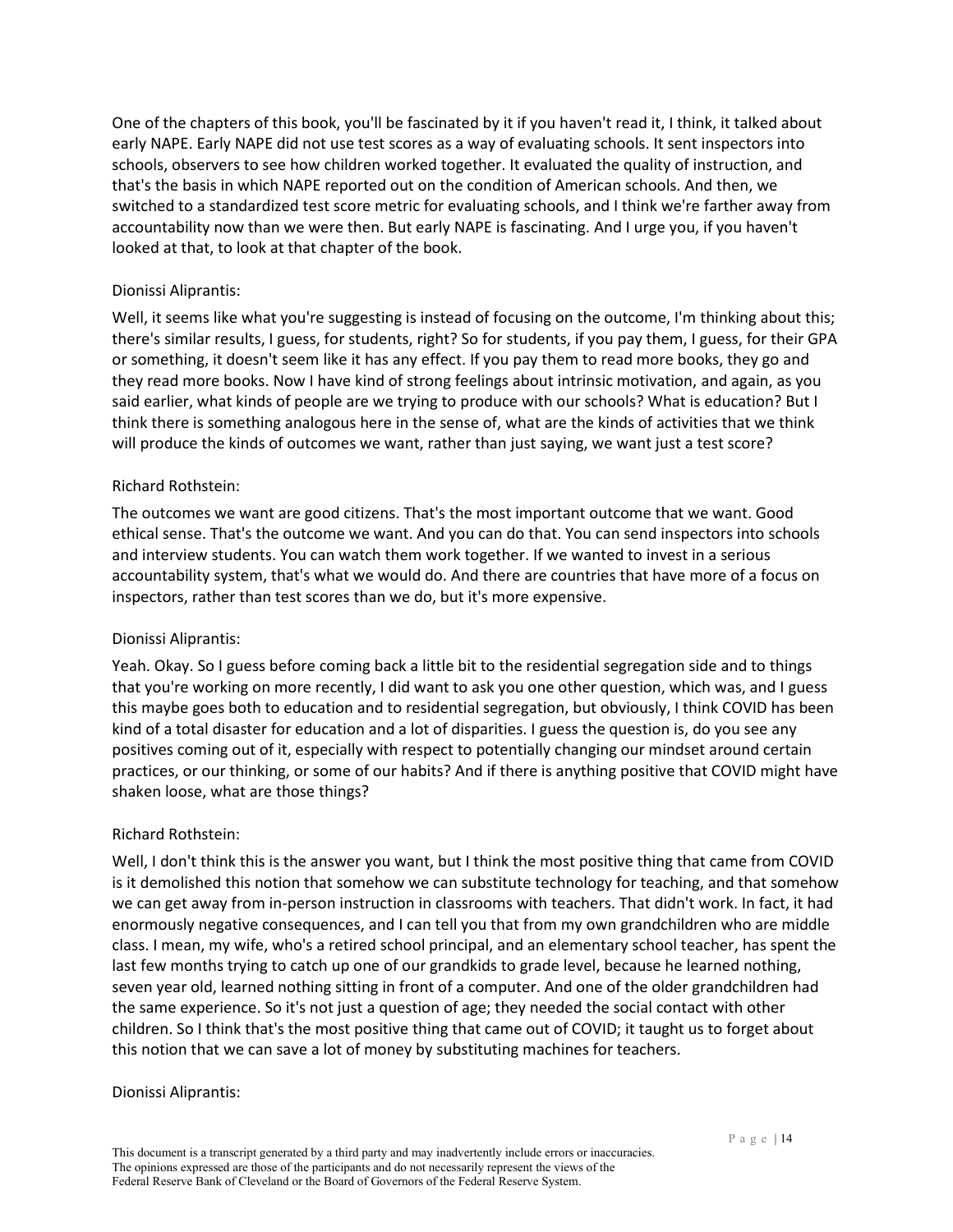I'm going to let that one sit. And I'll just say, yeah, as someone with small children entering the education system, that really resonates with me, seeing how they've done the past, I guess at this point, almost two years. And yeah, and just thinking how much education is about relationships and how much of it, it really is a social activity.

## Dionissi Aliprantis:

Going back to issues about residential segregation. So, going toward wrapping up, and thinking about some kind of last thoughts, I'm just curious if you can think about, you mentioned some federal housing policies, I see individual choices as a continued force towards segregation, not all always, but in some circumstances. And I guess, my question is, if residential integration is hard, I'm wondering, are there any stepping stones toward it?

## Dionissi Aliprantis:

As I've been thinking about it more and more, I think there is promise in things like mixed income communities, but I also feel like, maybe there's some stepping stones that we could catch that might be helpful in terms of bringing people together toward a common goal, breaking down barriers, expanding what the sociologist Elijah Anderson calls, "the cosmopolitan canopy," where people of different races, of different background can have positive interactions with each other. And I'm curious if you have any thoughts on that, or how we can foster those kinds of positive interactions in a way that might foster more residential integration?

# Richard Rothstein:

Well, I do have thoughts about it and I don't think it can be done from the top down. I think what we need is a new Civil Rights Movement that's going to do exactly what you're talking about, but it's going to have to be organized by people who are energized by this mission. There's nothing that government can do to make that happen. We're having the most accurate and passionate discussion about race than we ever have had before in American history. More accurate than ever before in American history, we had 20 million Americans participate in Black Lives Matter demonstrations. But then they went home and put signs on their lawn, and nothing came of it. And a ground-up, organizing civil rights movement is necessary to make the kinds of relationships that you just described come out of those demonstrations. COVID interfered. It would've been a lot easier for it to emerge if it were not for COVID, that prevented people from having any kind of relationships, much less interracial ones. But I think that's where it has to begin.

# Dionissi Aliprantis:

Some of the difficulty of that, that I see is this question of kind of, where do you begin, and what are some of the activities you do together? And I guess it has to come around a common goal, or some kind of common activity. Okay, so I guess then is there anything we should have spent more time talking about. I know you're working on a new book, is there anything that you find particularly compelling from that that's getting you excited these days?

### Richard Rothstein:

Well, I am working on a new book, but the new book is about what local civil rights groups can do in their own local communities to begin the process of readdressing segregation. It's not at all about national policy. It's not all about what government can do. It's about what local civil rights groups can do, and how they can as the late Congressman John Lewis said, "Make good trouble," to try to raise the